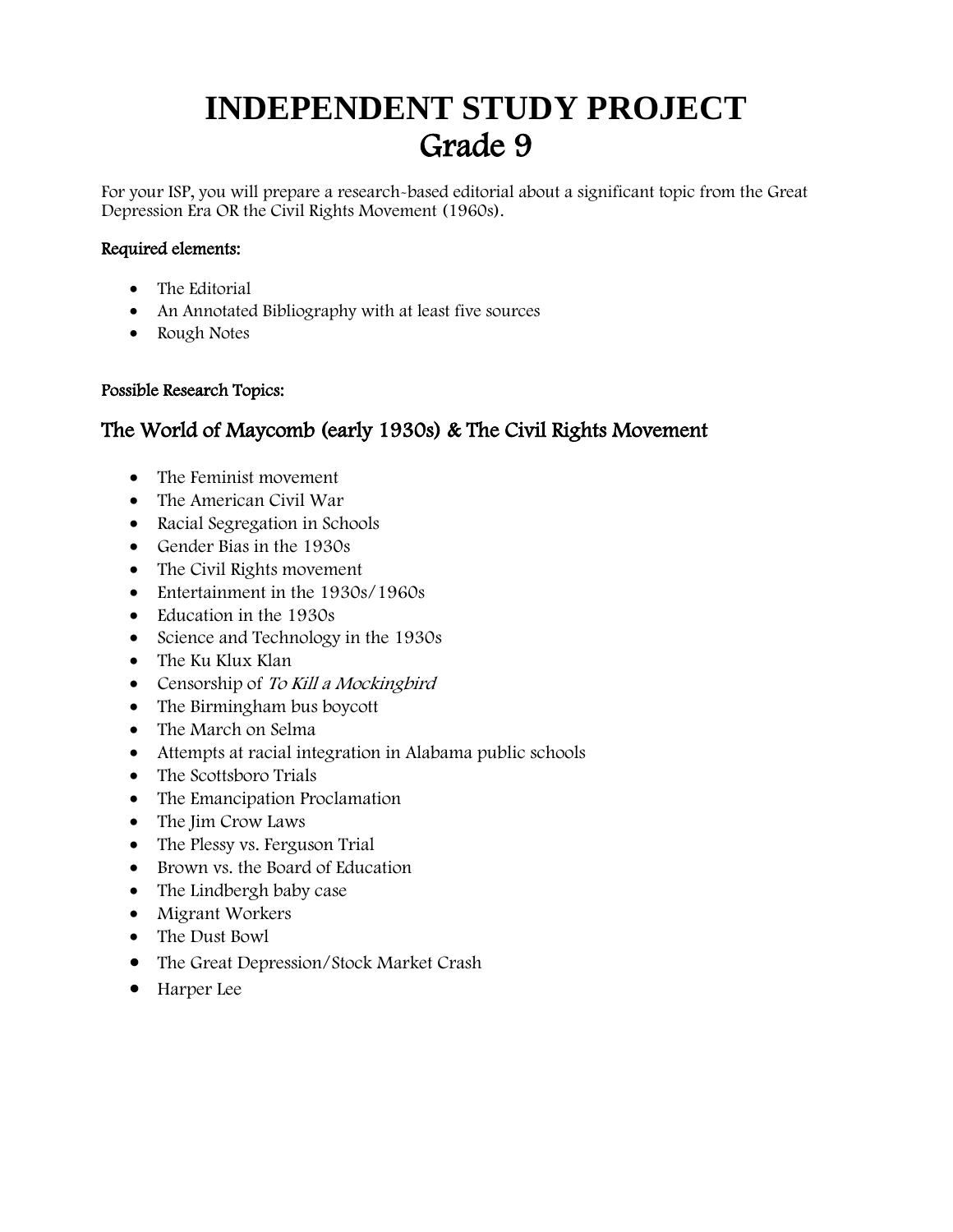### **Part 1: The Editorial**

An editorial is an article that presents **an opinion** about an issue. Editorial writers are similar to lawyers: they must have thorough knowledge about their topic, and then choose a position that they believe they can persuade readers to adopt. Editorials are meant to influence public opinion, promote critical thinking, and sometimes cause people to take action about an issue. In essence, an editorial is an opinionated news story.

#### To Do List

- 1. Pick a topic from the list above.
- 2. Conduct research about your topic. Read as much as you can! Choose credible sources; that is, have an author or a reputable organization/title behind them, as well as be dated within the last fifteen years.

As you read, take hand written notes of information that is pertinent. Write it down on the *Research Tracking Chart*. Be sure to include the source where you found it. ISPs will not be accepted without this part of the assignment.

3. As you read, try to identify opposing viewpoints that exist in your research. For example, someone researching Queen Elizabeth will find that although many people believed she ruled England with strength and purpose, others thought she failed because she never married. As you identify these viewpoints, you will need to choose the one that you hope to persuade others to adopt.

#### Specific Requirements

- The editorial should be 750-1000 words
- Use direct and indirect quotations within the editorial
- You may choose font and paper styles to make your editorial appear authentic
- Editorials are written using first-person point of view
- Write from the time period of the Elizabethan age. You may even wish to adopt a persona from a real or imagined person from that time period. This always gives the editorial a very personal touch.

#### Organizing the Editorial

An editorial is a little bit different than a formal essay. Whereas in a formal essay the writer presents his or her opinion almost immediately, an editorial builds up to the position throughout the paper. In your case, you will not explicitly state your opinion until the fourth paragraph. However, the reader should get the sense of where you are heading, starting in paragraphs two and three.

You can use each of the headings below as a paragraph/section in your editorial: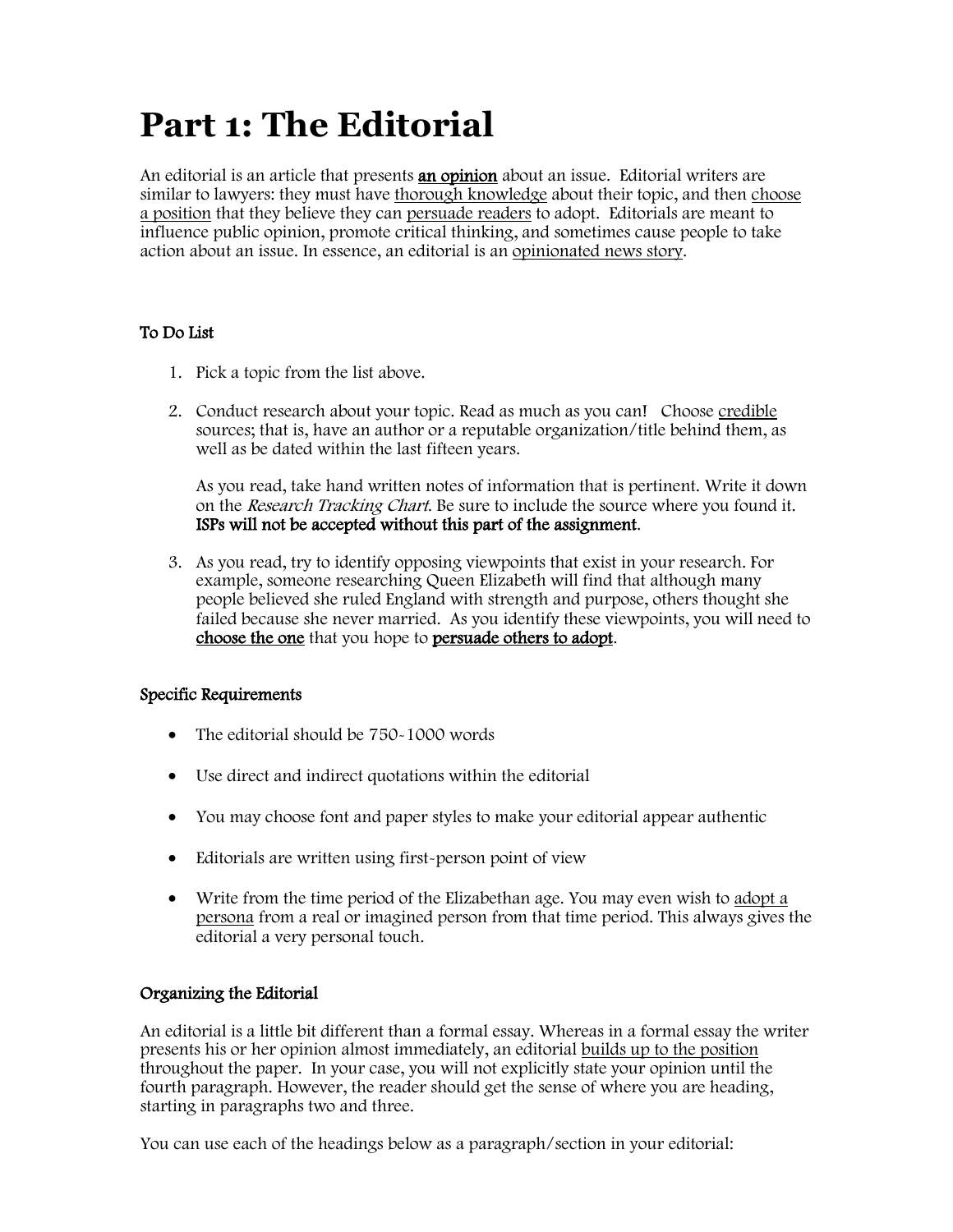- 1. Begin with an objective explanation of the issue. Include the five Ws and H. Pull in facts and quotations from the sources that are relevant. Be sure, when you use quotations, to source the material within the essay. See sample below.
- 2. Present your opposition's viewpoint first. Every topic has two sides and a good editorial must acknowledge that both exist. Use facts and quotations to state the other side's position objectively.
- 3. Refute the opposition's belief. Now is the time to pull in facts and quotations from people who support your position. In doing so, try to point out why the opposition is mistaken in their beliefs.
- 4. Give reasons to defend your position. This is the most important part of the editorial. It is where you show why readers should adopt your position. This part may, in fact, have begun in the third paragraph.
- 5. Conclude with some punch! Give solutions to the problem or challenge the reader to be informed. A rhetorical question is often a good way to end an editorial.

Use the *Editorial Planning Chart* to help organize your ideas!

#### Historical Accuracies

While one of the goals in writing the editorial is to demonstrate knowledge of your topic, you also want to differentiate what we know now and what an Elizabethan person would have known then. Therefore, try not to present information that we know now that people in the sixteenth century mind not have had.

For example, while we now know that that the Black Death was caused by infected rats, the Elizabethans understood the plague as punishment from God or because Jewish people were poisoning Christian wells.

#### Sourcing Within the Essay

All information you find much be sourced within the editorial itself. Your goal is to give credit to those people who came up with those ideas. If the information is common knowledge—such as the date of someone's birth—you do not need a source. Rather, sourcing is for *ideas* that are not your own.

Below is a sample of how you might accomplish this.

Let's say you sourced from the following website:

#### "The Black Death: Bubonic Plague." The Black Death: Bubonic Plague. N.p., 2011. Web.

#### 13 Dec. 2012. <http://www.themiddleages.net/plague.html>

And you discovered the following about the Black Death:

"The disease took its toll on the church as well. People throughout Christendom had prayed devoutly for deliverance from the plague. Why hadn't those prayers been answered? A new period of political turmoil and philosophical questioning lay ahead."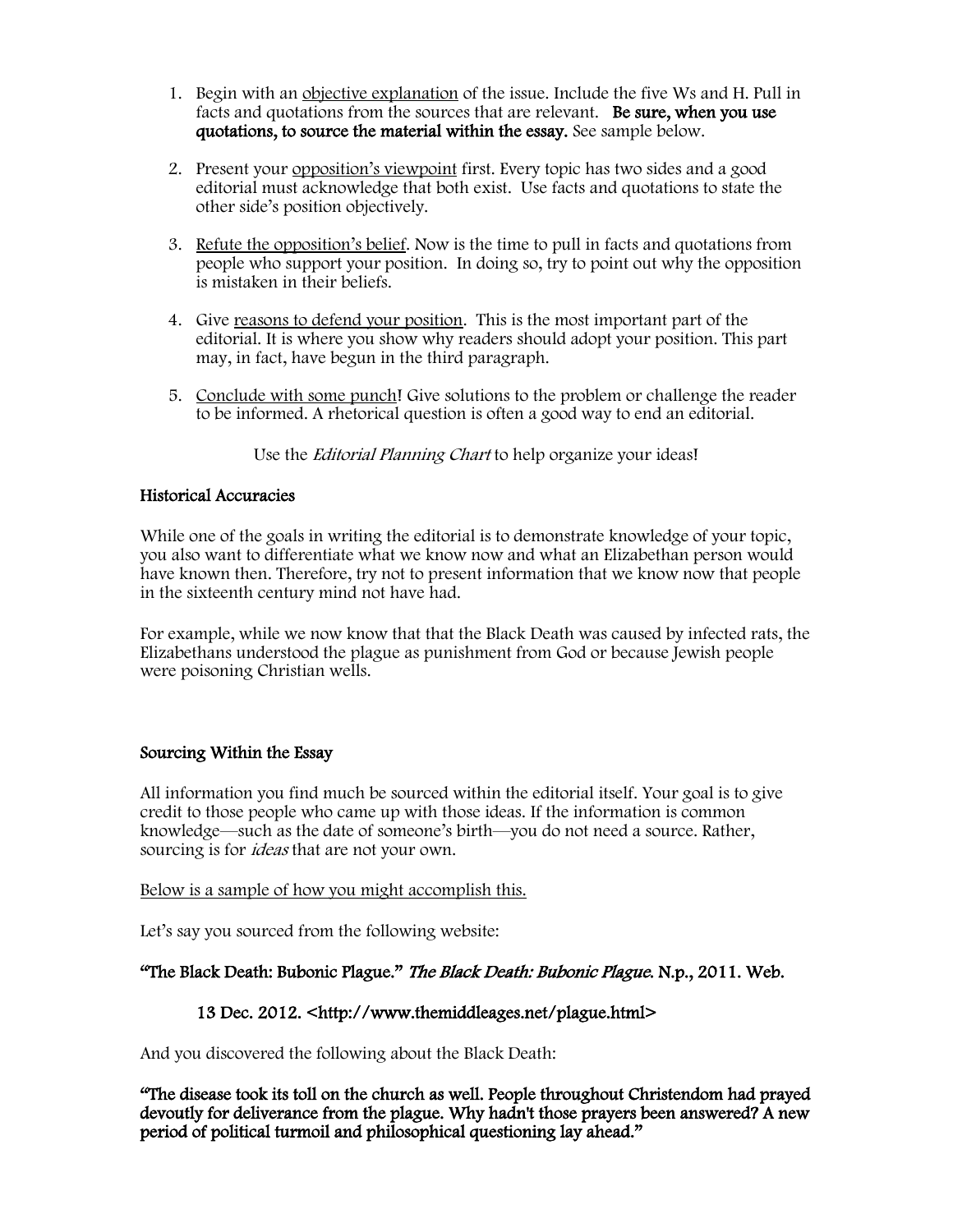Then, in trying to give credit to this source, your editorial might read as follows:

I do not understand why so many people are dying. For many, many years people have been praying "devoutly for deliverance" ("The Black Death"). If this doesn't end soon, people might lose even more faith in God.

### **Part 2: The Annotated Bibliography**

The purpose of an Annotated Bibliography is to present the reader with a fairly detailed explanation of the sources you have used throughout your research. While a standard bibliography only lists the sources, an Annotated Bibliography also explains the usefulness of each one to your research.

Your Annotated Bibliography must have a minimum of five sources. For each source, you will include a 4-5 sentence paragraph describing at least three of the following:

- The type of source it is (e.g. website, database, book, etc).
- The most significant pieces of information that you took from the source.
- An evaluation of the source's credibility. How old is the source? Is there an author or organization associated with the source? Does the source seem authentic? Did you find other sources with similar or contradicting information?
- A recommendation of why others should use this source.

#### A Sample Annotated Bibliography Entry

#### Annotated Bibliography

The Black Death: Bubonic Plague." The Black Death: Bubonic Plague. N.p., 2011. Web.

#### 13 Dec. 2012. <http://www.themiddleages.net/plague.html>

This is one of the web pages on a website all about the Middle Ages. From this website, I learned that it was suspected that over half of the European population died during the fourteenth century outbreak of the Black Death, and that throughout this period many people were looking for explanations why this was happening. The website itself seems credible: it is part of a greater website that describes a full era in time, and it is also dated only one year ago. However, I would not recommend my peers to use this source because it only discusses the Black Death in the fourteen century and my project is about the sixteenth and seventeenth centuries.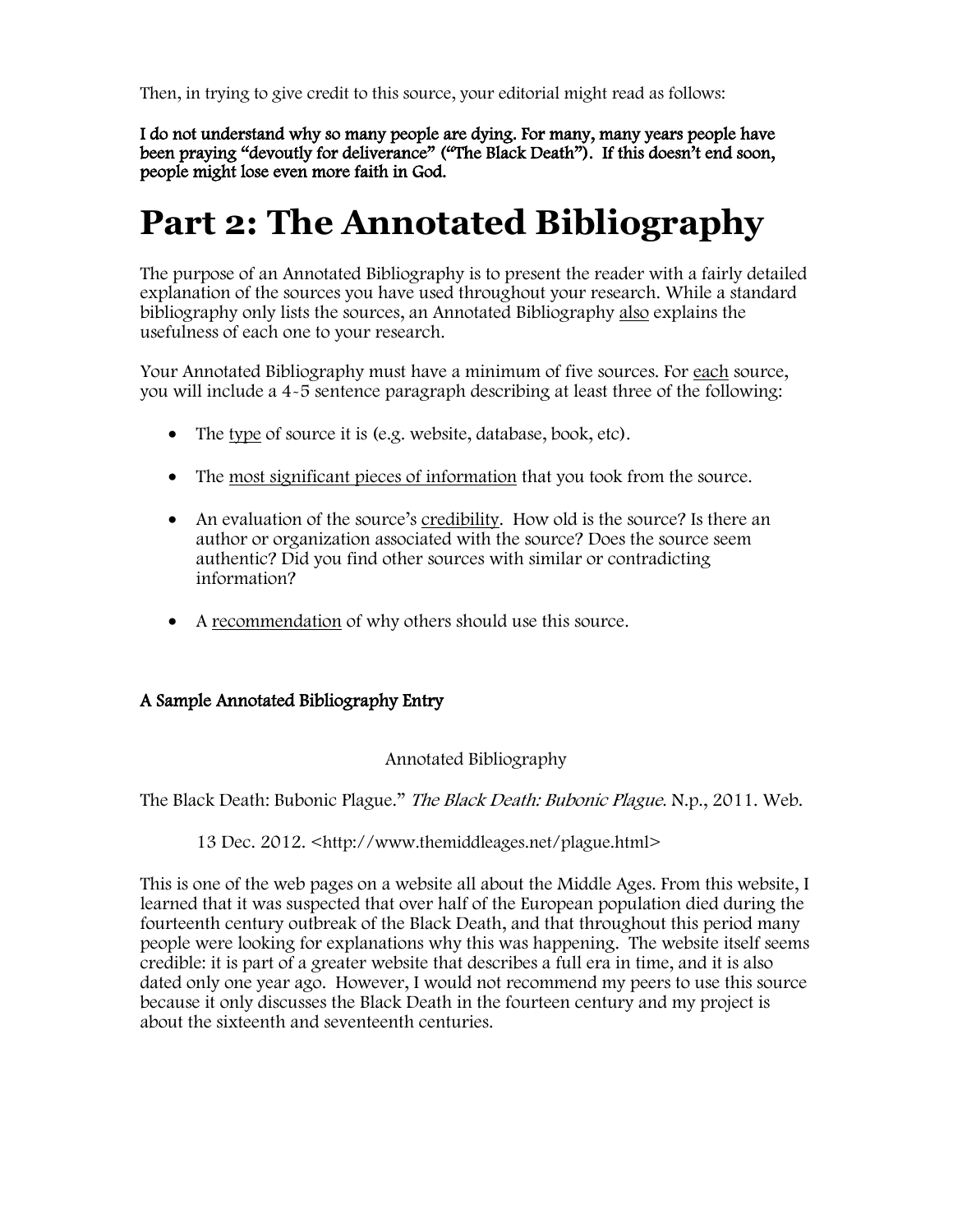## **Part 3: Rough Notes**

All rough work must be submitted with your final product! Your rough work will include the Research Planning Chart, the Editorial Planning Chart, and at least one copy of your editorial, hand-edited.

## **Evaluation**

Research-based editorial 10 marks

- Opinion expressed and supported
- Recognition of Opposing Viewpoints
- Thorough knowledge of topic
- Direct and indirect sourcing
- Logically organized, well developed
- Writing process/grammar
- Connection to time period
- Creativity

Annotated Bibliography 20 marks

- Five Credible Sources
- Detailed analysis of each
- Uses MLA formatting

Rough Notes 10 marks

- Research Tracking Chart
- Editorial Planning Chart
- Hand-written
- Rough copy of editorial

## **Due Dates**

Library Work Period (s):

Rough Notes:

Editorial and Annotated Bibliography ROUGH:

Final ISP: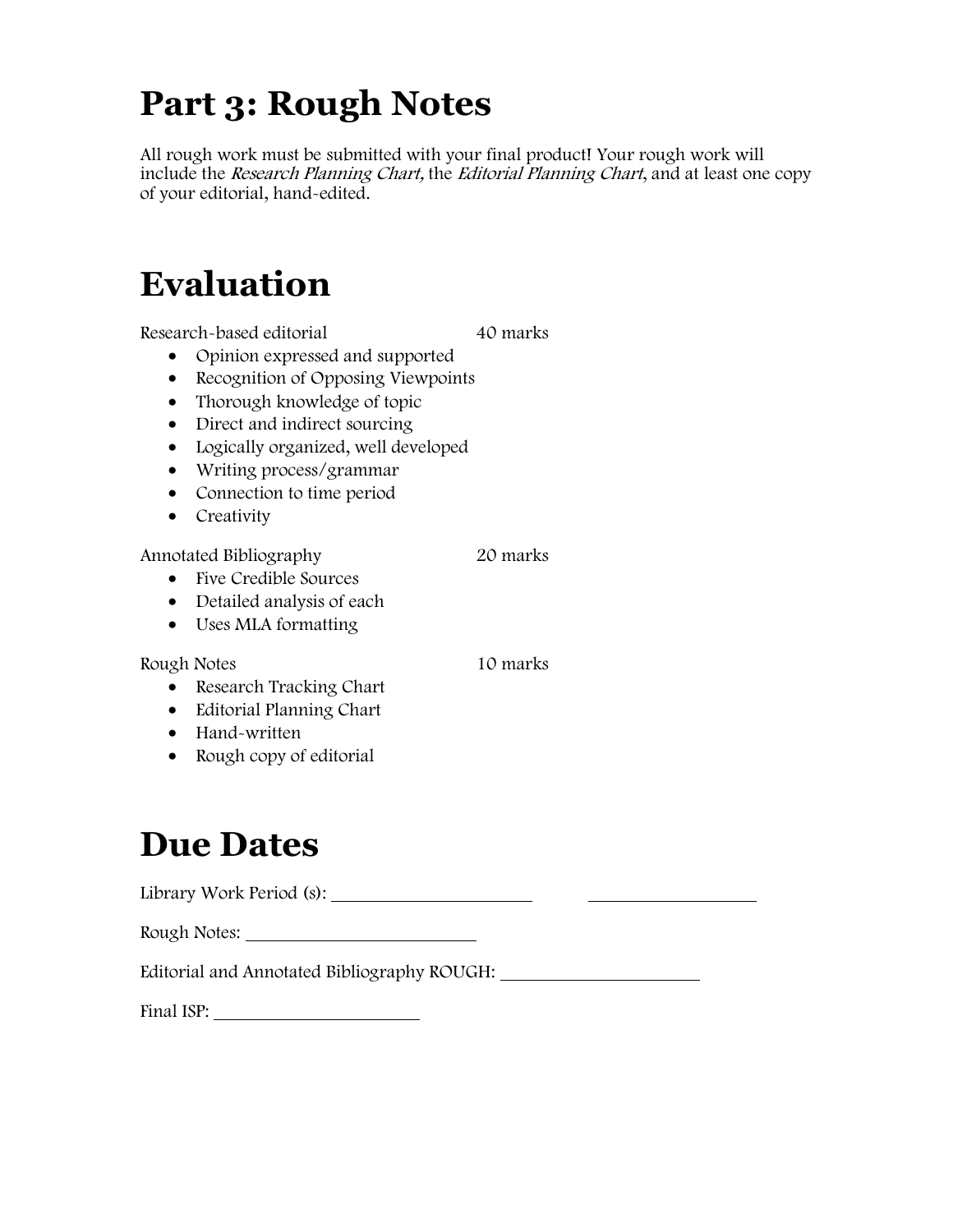### Editorial Planning Chart

| Paragraph                                                                                                                          | Content |
|------------------------------------------------------------------------------------------------------------------------------------|---------|
| <b>Details</b><br>Objective<br>explanation of the<br>issue. Include the five<br>Ws and H. Use<br>relevant facts and<br>quotations. |         |
| Present your<br>opposition's<br>viewpoint. Use<br>relevant facts and<br>quotations.                                                |         |
| Refute the<br>opposition's belief.<br>Use relevant facts<br>and quotations.                                                        |         |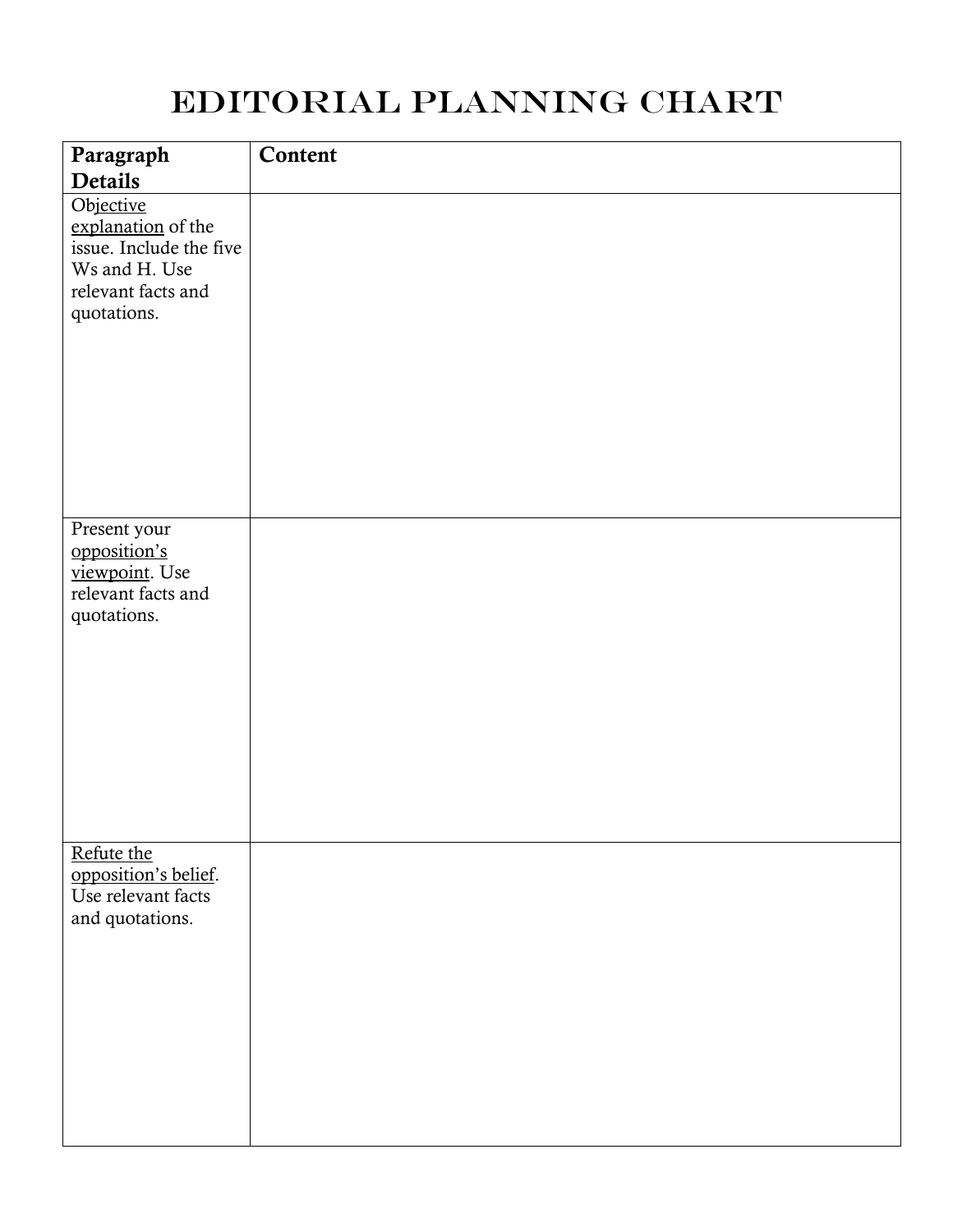| Give reasons to       |  |
|-----------------------|--|
| defend your position. |  |
| This is the most      |  |
| important part of the |  |
| editorial.            |  |
|                       |  |
|                       |  |
|                       |  |
|                       |  |
|                       |  |
|                       |  |
|                       |  |
|                       |  |
|                       |  |
|                       |  |
|                       |  |
|                       |  |
|                       |  |
|                       |  |
|                       |  |
|                       |  |
|                       |  |
|                       |  |
|                       |  |
|                       |  |
|                       |  |
|                       |  |
|                       |  |
|                       |  |
|                       |  |
| Conclude with some    |  |
| punch! Give           |  |
| solutions or          |  |
| challenge the reader. |  |
|                       |  |
|                       |  |
|                       |  |
|                       |  |
|                       |  |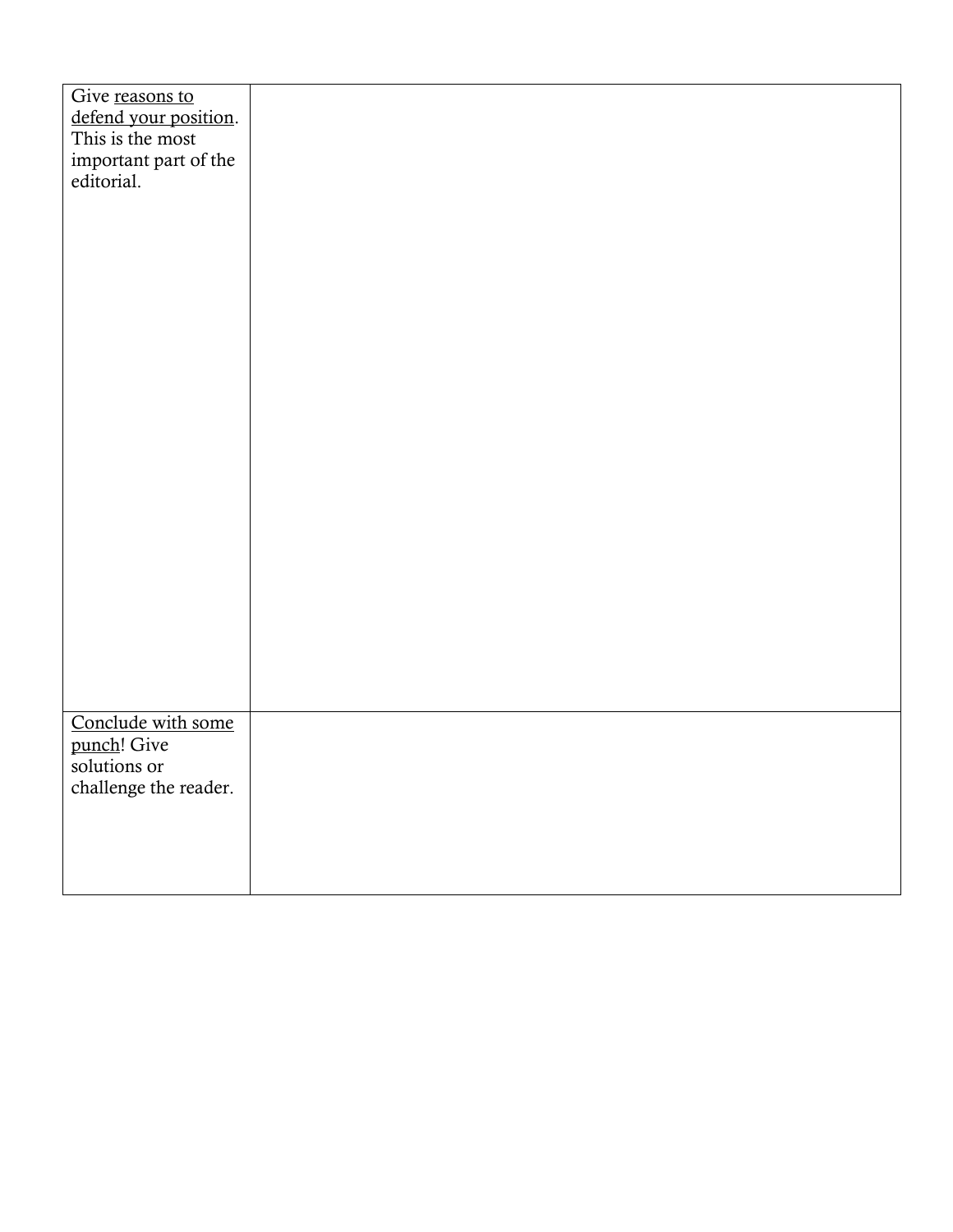# **Grade 9 ISP Research Tracking Chart**

| Sources Details            | <b>Evaluation of Source</b>         | Most Important Information |
|----------------------------|-------------------------------------|----------------------------|
| Bibliographic<br>$\bullet$ | Type<br>$\bullet$                   |                            |
| details (MLA)              | Credibility<br>$\bullet$            |                            |
|                            | ${\bf Recommentation}$<br>$\bullet$ |                            |
|                            |                                     |                            |
| Source $1$                 |                                     |                            |
|                            |                                     |                            |
|                            |                                     |                            |
|                            |                                     |                            |
|                            |                                     |                            |
|                            |                                     |                            |
|                            |                                     |                            |
|                            |                                     |                            |
|                            |                                     |                            |
|                            |                                     |                            |
|                            |                                     |                            |
|                            |                                     |                            |
|                            |                                     |                            |
|                            |                                     |                            |
|                            |                                     |                            |
|                            |                                     |                            |
|                            |                                     |                            |
|                            |                                     |                            |
| Source 2                   |                                     |                            |
|                            |                                     |                            |
|                            |                                     |                            |
|                            |                                     |                            |
|                            |                                     |                            |
|                            |                                     |                            |
|                            |                                     |                            |
|                            |                                     |                            |
|                            |                                     |                            |
|                            |                                     |                            |
|                            |                                     |                            |
|                            |                                     |                            |
|                            |                                     |                            |
|                            |                                     |                            |
|                            |                                     |                            |
|                            |                                     |                            |
|                            |                                     |                            |
|                            |                                     |                            |
|                            |                                     |                            |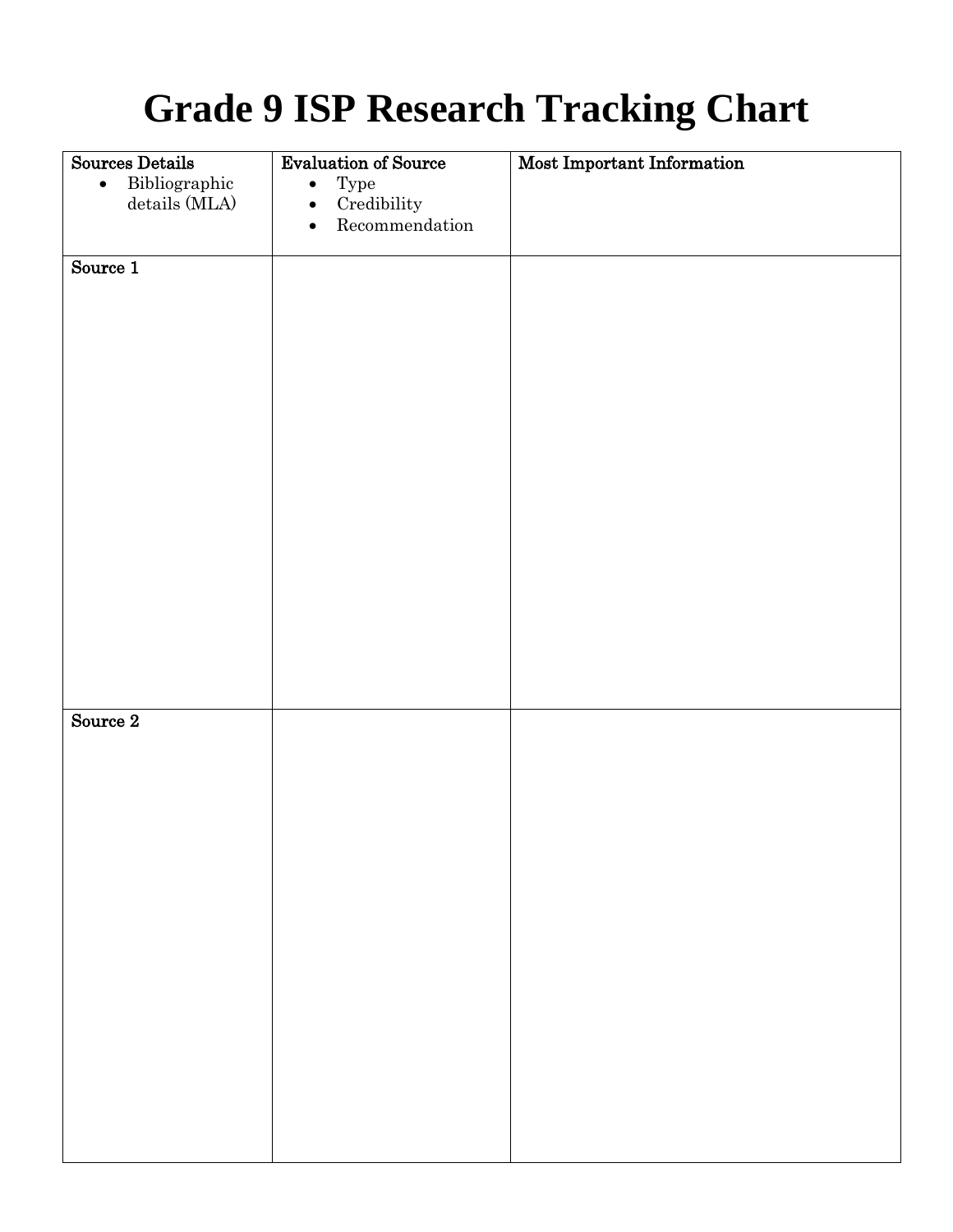| Source 3 |  |
|----------|--|
|          |  |
|          |  |
|          |  |
|          |  |
|          |  |
|          |  |
|          |  |
|          |  |
|          |  |
|          |  |
|          |  |
|          |  |
|          |  |
|          |  |
|          |  |
|          |  |
|          |  |
|          |  |
|          |  |
|          |  |
|          |  |
|          |  |
|          |  |
|          |  |
|          |  |
|          |  |
|          |  |
|          |  |
|          |  |
|          |  |
|          |  |
|          |  |
|          |  |
|          |  |
|          |  |
|          |  |
|          |  |
|          |  |
|          |  |
|          |  |
|          |  |
|          |  |
|          |  |
|          |  |
|          |  |
|          |  |
| Source 4 |  |
|          |  |
|          |  |
|          |  |
|          |  |
|          |  |
|          |  |
|          |  |
|          |  |
|          |  |
|          |  |
|          |  |
|          |  |
|          |  |
|          |  |
|          |  |
|          |  |
|          |  |
|          |  |
|          |  |
|          |  |
|          |  |
|          |  |
|          |  |
|          |  |
|          |  |
|          |  |
|          |  |
|          |  |
|          |  |
|          |  |
|          |  |
|          |  |
|          |  |
|          |  |
|          |  |
|          |  |
|          |  |
|          |  |
|          |  |
|          |  |
|          |  |